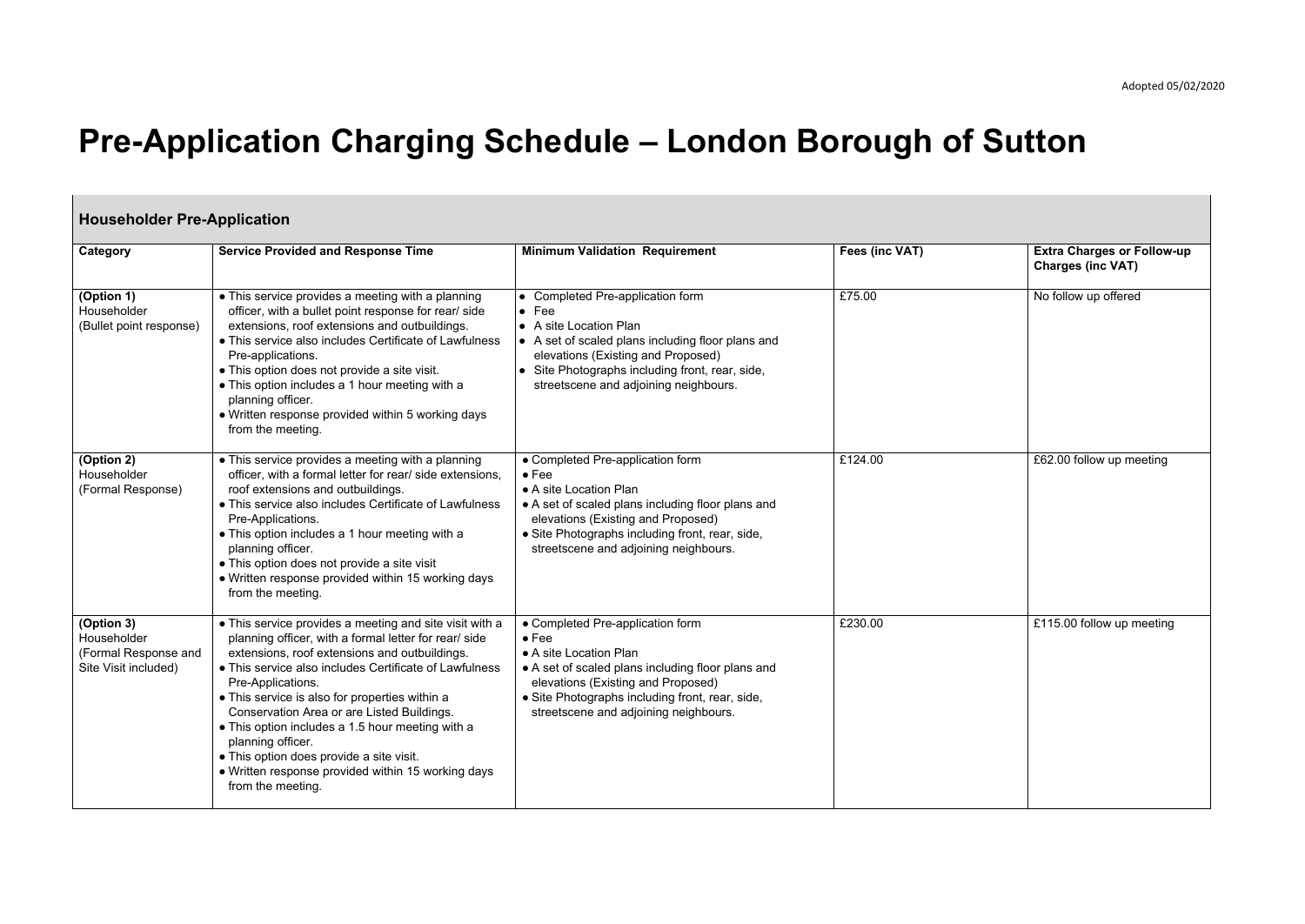| Category                                                                    | <b>Service Provided and Response Time</b>                                                                                                                                                                                                                                                                                                                                                                                                                                                                                                                                          | <b>Minimum Validation Requirement</b>                                                                                                                                                                                                                                                                                                                                      | Fees (inc VAT)                                                                                                                                                                                                    | <b>Extra Charges or Follow-up</b>                                                                                       |
|-----------------------------------------------------------------------------|------------------------------------------------------------------------------------------------------------------------------------------------------------------------------------------------------------------------------------------------------------------------------------------------------------------------------------------------------------------------------------------------------------------------------------------------------------------------------------------------------------------------------------------------------------------------------------|----------------------------------------------------------------------------------------------------------------------------------------------------------------------------------------------------------------------------------------------------------------------------------------------------------------------------------------------------------------------------|-------------------------------------------------------------------------------------------------------------------------------------------------------------------------------------------------------------------|-------------------------------------------------------------------------------------------------------------------------|
|                                                                             |                                                                                                                                                                                                                                                                                                                                                                                                                                                                                                                                                                                    |                                                                                                                                                                                                                                                                                                                                                                            |                                                                                                                                                                                                                   | <b>Charges (inc VAT)</b>                                                                                                |
| (Option 1)<br><b>Minor Commercial</b>                                       | • This service is for small commercial units less than<br>100sqm involving extensions, change of use,<br>advertising consents, shopfront alterations and<br>alterations to a Listed Building.<br>• This service provides a 1 hour meeting with a<br>planning officer.<br>• This service provides a site visit if required.<br>• A formal written response.<br>• A written response provided within 15 working days<br>from the meeting.                                                                                                                                            | • Completed Pre-application form<br>$\bullet$ Fee<br>• A site Location Plan<br>• A set of scaled plans including floor plans and<br>elevations (Existing and Proposed)<br>• Site Photographs including front, rear, side,<br>streetscene and adjoining commercial/residential<br>neighbours.<br>• Any supporting documentation to support the<br>pre-application process   | £287.00                                                                                                                                                                                                           | £143.50 follow up meeting<br>£143.50 submission of<br>Conditions, NMA, MMA                                              |
| (Option 2)<br><b>New Build Residential</b><br>Unit<br>(1 new Dwelling only) | • This service is for proposals involving the erection of<br>ONE new residential dwelling only.<br>• This service can also be used to seek advice on<br>amending existing extant planning permission<br>(in-time), advice on conditions, non-material<br>amendments or minor materials proposals.<br>• This service provides a 1.5 hour meeting with a<br>planning officer.<br>• This service provides a site visit.<br>• A formal written response provided within 15<br>working days.                                                                                            | • Completed Pre-application form<br>$\bullet$ Fee<br>• A site Location Plan<br>• A set of scaled plans including floor plans and<br>elevations (Existing and Proposed)<br>• Site Photographs including front, rear, side,<br>streetscene and adjoining commercial/residential<br>neighbours.<br>Any supporting documentation to support the<br>pre-application process     | £450.00                                                                                                                                                                                                           | £225.00 follow up meeting<br>£225.00 submission of<br>Conditions, NMA, MMA                                              |
| (Option 3)<br><b>Small Proposals</b>                                        | • This service is for proposals for 2-4 units (including<br>flat conversions), New build or extensions of<br>100sqm-499sqm, Change of use 100sqm-499sqm,<br>Telecoms masts and equipment.<br>• This service can also be used to seek advice on<br>amending existing extant planning permission<br>(in-time), advice on conditions, non-material<br>amendments or minor materials proposals.<br>• This service provides a 1.5 hours meeting with a<br>planning officer.<br>• This service provides a site visit.<br>• A formal written response provided within 15<br>working days. | • Completed Pre-application form<br>$\bullet$ Fee<br>• A site Location Plan<br>• A set of scaled plans including floor plans and<br>elevations (Existing and Proposed)<br>• Site Photographs including front, rear, side,<br>streetscene and adjoining commercial/ residential<br>neighbours.<br>• Any supporting documentation to support the<br>pre-application process. | <b>Units</b><br>£600.00 - 2 Units<br>£750.00 - 3 Units<br>£900.00 - 4 Units<br><b>Commercial Area</b><br>£450.00 - 100 - 199 sqm<br>£600.00 - 200 - 299 sqm<br>£750.00 - 300 - 399 sqm<br>£900.00 - 400 - 499 sqm | 50% of the initial fee for follow<br>up meetings<br>50% of the initial fee for<br>submission of Conditions,<br>NMA, MMA |
| (Option 4)<br><b>Medium Proposals</b>                                       | • This service is for proposals for 5-9 units (including<br>flat conversions), New build or extensions of<br>500sqm-999sqm, Change of use 500-999sqm.<br>• This service can also be used to seek advice on<br>amending existing extant planning permission<br>(in-time), advice on conditions, non-material<br>amendments or minor materials proposals.                                                                                                                                                                                                                            | • Completed Pre-application form<br>$\bullet$ Fee<br>• A site Location Plan<br>• A set of scaled plans including floor plans and<br>elevations (Existing and Proposed)<br>• Site Photographs including front, rear, side,<br>streetscene and adjoining commercial/residential<br>neighbours.                                                                               | £1800.00                                                                                                                                                                                                          | £900.00 follow up meeting<br>£900.00 submission of<br>Conditions, NMA, MMA                                              |

| Fees (inc VAT)                                                                                                                                                                                             | <b>Extra Charges or Follow-up</b><br><b>Charges (inc VAT)</b>                                                           |
|------------------------------------------------------------------------------------------------------------------------------------------------------------------------------------------------------------|-------------------------------------------------------------------------------------------------------------------------|
| £287.00                                                                                                                                                                                                    | £143.50 follow up meeting<br>£143.50 submission of<br>Conditions, NMA, MMA                                              |
|                                                                                                                                                                                                            |                                                                                                                         |
| £450.00                                                                                                                                                                                                    | £225.00 follow up meeting<br>£225.00 submission of<br>Conditions, NMA, MMA                                              |
| Units<br>£600.00 - 2 Units<br>£750.00 - 3 Units<br>£900.00 - 4 Units<br><b>Commercial Area</b><br>£450.00 - 100 - 199 sqm<br>£600.00 - 200 - 299 sqm<br>£750.00 - 300 - 399 sqm<br>£900.00 - 400 - 499 sqm | 50% of the initial fee for follow<br>up meetings<br>50% of the initial fee for<br>submission of Conditions,<br>NMA, MMA |
| £1800.00                                                                                                                                                                                                   | £900.00 follow up meeting<br>£900.00 submission of<br>Conditions, NMA, MMA                                              |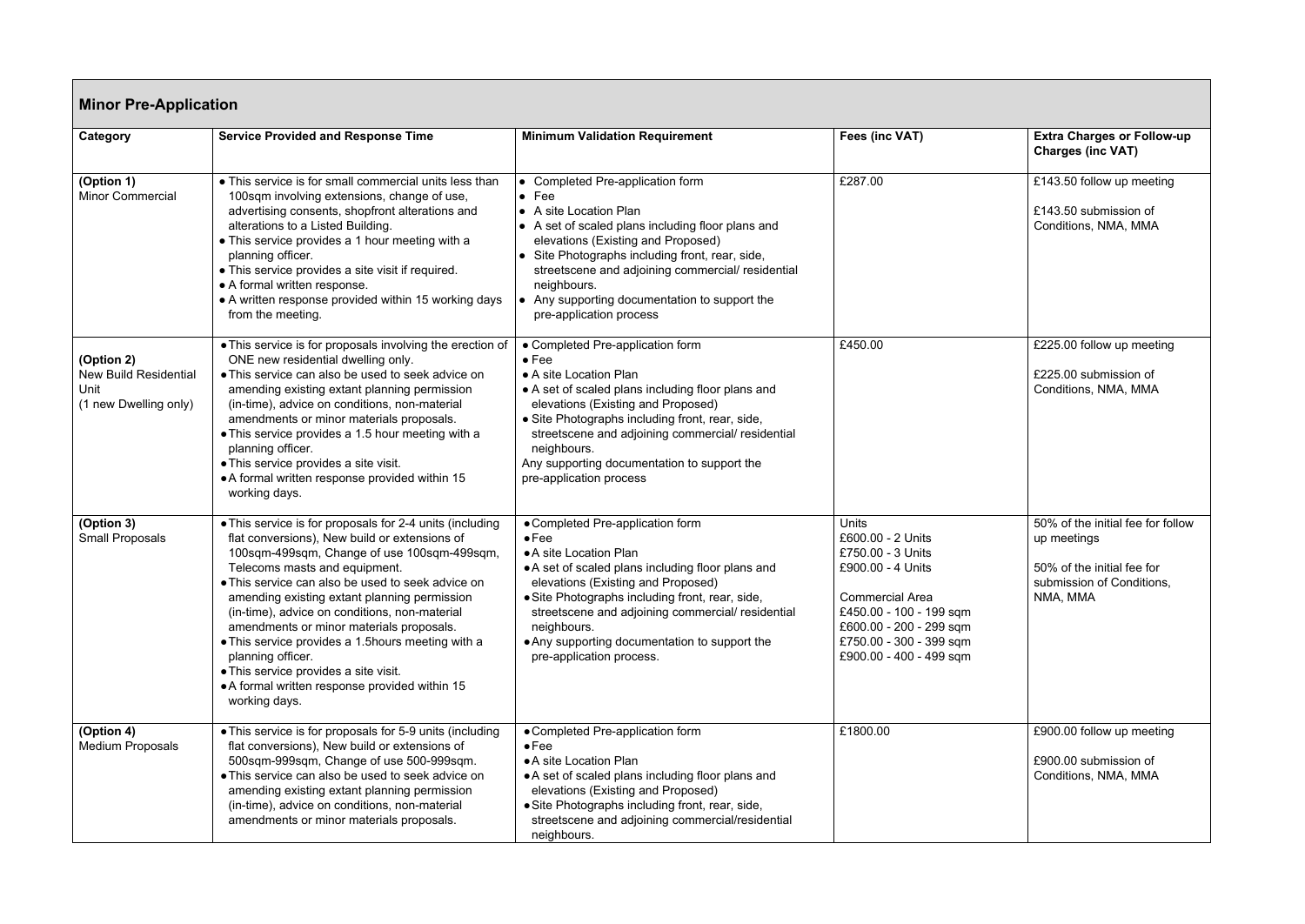| • This service provides a 1.5 hours meeting with a<br>planning officer.<br>• This service provides a site visit.<br>A formal written response provided within 15<br>working days. | • Any supporting documentation to support the<br>pre-application process. |  |  |
|-----------------------------------------------------------------------------------------------------------------------------------------------------------------------------------|---------------------------------------------------------------------------|--|--|
|-----------------------------------------------------------------------------------------------------------------------------------------------------------------------------------|---------------------------------------------------------------------------|--|--|

## **Major Pre-Application**

| Category                                                     | <b>Service Provided and Response Time</b>                                                                                                                                                                                                                                                                                                                                                                                                                                                                                             | <b>Minimum Validation Requirement</b>                                                                                                                                                                                                                                                                                                                                     | Fees (inc VAT)                                                                                                                                                                                                                                               | <b>Charges (inc VAT)</b>                                                         |
|--------------------------------------------------------------|---------------------------------------------------------------------------------------------------------------------------------------------------------------------------------------------------------------------------------------------------------------------------------------------------------------------------------------------------------------------------------------------------------------------------------------------------------------------------------------------------------------------------------------|---------------------------------------------------------------------------------------------------------------------------------------------------------------------------------------------------------------------------------------------------------------------------------------------------------------------------------------------------------------------------|--------------------------------------------------------------------------------------------------------------------------------------------------------------------------------------------------------------------------------------------------------------|----------------------------------------------------------------------------------|
| (Option 1)<br><b>Concept Meeting</b>                         | • This service is to discuss the principle of major<br>developments on a specified site.<br>• This service includes a 1 hour meeting<br>• No site visit is included<br>• A formal written response provided within 15<br>working days.                                                                                                                                                                                                                                                                                                | • Completed Pre-Application<br>$\bullet$ Fee<br>• A Site Plan<br>. PLEASE NOTE: No other plans regarding layout and<br>building heights will be considered. If you require<br>further detailed assessment please request a<br>pre-application for a major proposal.                                                                                                       | £375.00                                                                                                                                                                                                                                                      | No follow up offered                                                             |
| (Option 2)<br>Small Scale Major<br>Development<br>Proposals  | • This service is to discuss proposals for 10-30 units,<br>New build or extensions of 1,000sqm-4,999sqm,<br>Change of use 1,000sqm-4,999sqm.<br>• This service can also be used to seek advice on<br>amending existing extant planning permission<br>(in-time), advice on conditions, non-material<br>amendments or minor materials proposals.<br>• This service provides a 1.5 hours meeting with a<br>planning officer.<br>• This service provides a site visit.<br>• A formal written response provided within 15<br>working days. | • Completed Pre-application form<br>$\bullet$ Fee<br>• A site Location Plan<br>• A set of scaled plans including floor plans and<br>elevations (Existing and Proposed)<br>• Site Photographs including front, rear, side,<br>streetscene and adjoining commercial/residential<br>neighbours.<br>• Any supporting documentation to support the<br>pre-application process. | £3750.00<br>Additional technical expertise<br>including:<br>• Design Review Panel<br>• Legal advice $+$ s106,<br><b>Draft Viability review</b><br>Draft ES review<br>Sunlight/daylight<br>Other identified specialist<br>areas will be charged<br>separately | £1875.00 follow up meeting<br>£1875.00 - submission of<br>Conditions, NMA, MMA   |
| (Option 3)<br>Small Scale Major<br>Development<br>Proposals  | • This service is to discuss proposals for 31-75 units,<br>New build or extensions of 4,999sqm-9,999sqm,<br>Change of use 4,999sqm-9,999sqm.<br>• This service can also be used to seek advice on<br>amending existing extant planning permission<br>(in-time), advice on conditions, non-material<br>amendments or minor materials proposals.<br>• This service provides a 1.5 hours meeting with a<br>planning officer.<br>• This service provides a site visit.<br>• A formal written response provided within 15<br>working days. | • Completed Pre-application form<br>$\bullet$ Fee<br>• A site Location Plan<br>• A set of scaled plans including floor plans and<br>elevations (Existing and Proposed)<br>• Site Photographs including front, rear, side,<br>streetscene and adjoining commercial/residential<br>neighbours.<br>. Any supporting documentation to support the<br>pre-application process. | £4750.00<br>Additional technical expertise<br>including:<br>• Design Review Panel<br>Legal advice $+$ s106,<br><b>Draft Viability review</b><br>Draft ES review<br>Sunlight/daylight<br>• Other identified specialist<br>areas will be charged<br>separately | £2375.00 follow up meeting<br>£2375.00 $-$ submission of<br>Conditions, NMA, MMA |
| (Option 4)<br>Medium Scale Major<br>Development<br>Proposals | • This service is to discuss proposals for 76-150<br>units, New build or extensions of<br>10,000sqm-15,000sqm, Change of use<br>10,000sqm-15,000sqm.                                                                                                                                                                                                                                                                                                                                                                                  | • Completed Pre-application form<br>$\bullet$ Fee<br>• A site Location Plan<br>• A set of scaled plans including floor plans and<br>elevations (Existing and Proposed)                                                                                                                                                                                                    | £5750.00<br>Additional technical expertise<br>including:<br>• Design Review Panel                                                                                                                                                                            | £2875.00 follow up meeting<br>£2875.00 $-$ submission of<br>Conditions, NMA, MMA |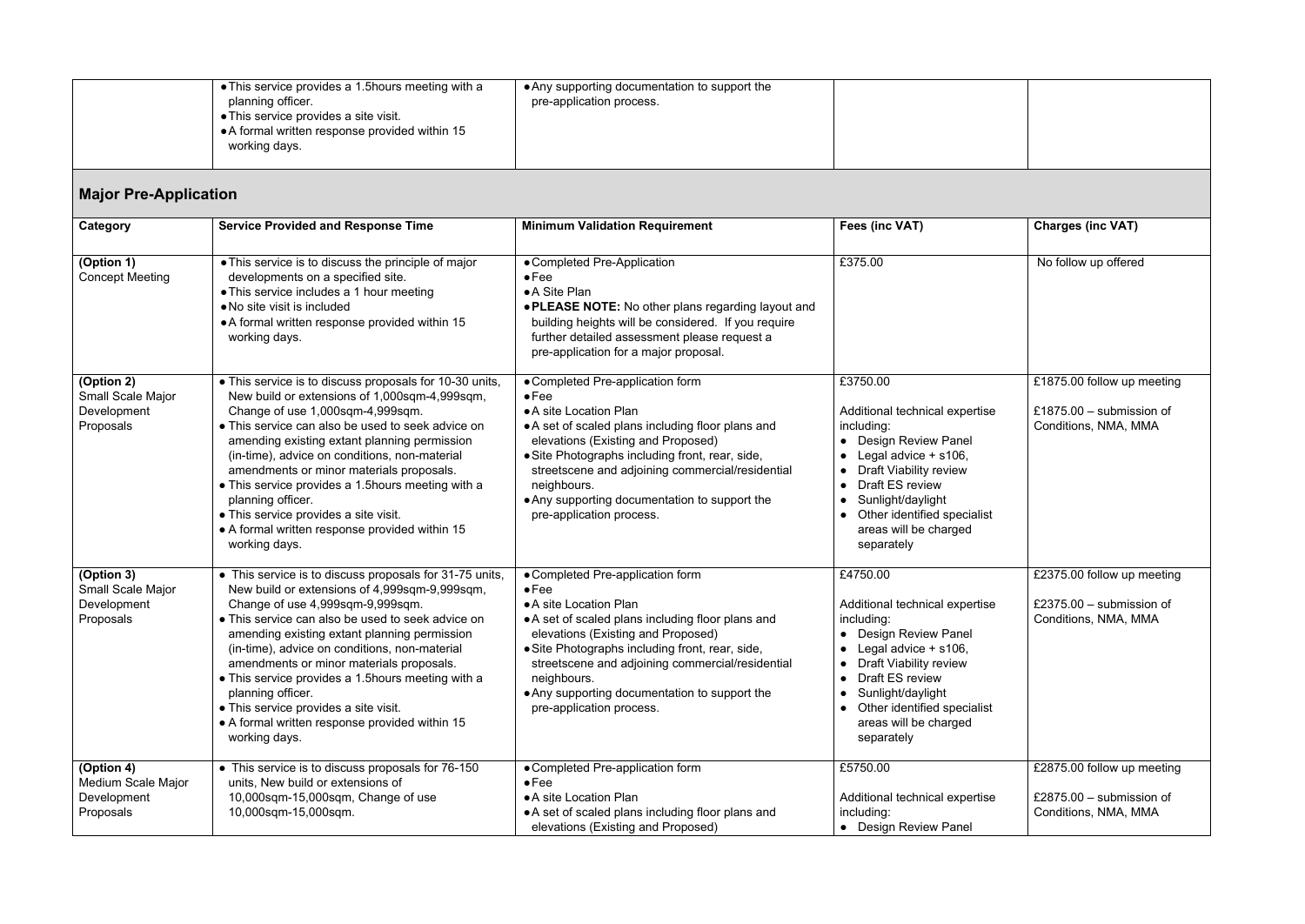|                                                                  | • This service can also be used to seek advice on<br>amending existing extant planning permission<br>(in-time), advice on conditions, non-material<br>amendments or minor materials proposals.<br>• This service provides a 1.5 hours meeting with a<br>planning officer.<br>• This service provides a site visit.<br>• A formal written response provided within 15<br>working days.                                                                                                                                                          | • Site Photographs including front, rear, side,<br>streetscene and adjoining commercial/residential<br>neighbours.<br>• Any supporting documentation to support the<br>pre-application process.                                                                                                                                                                           | • Legal advice $+$ s106,<br><b>Draft Viability review</b><br>Draft ES review<br>$\bullet$<br>Sunlight/daylight<br>$\bullet$<br>Other identified specialist<br>$\bullet$<br>areas will be charged<br>separately                                                                                                            |                                                                                  |
|------------------------------------------------------------------|------------------------------------------------------------------------------------------------------------------------------------------------------------------------------------------------------------------------------------------------------------------------------------------------------------------------------------------------------------------------------------------------------------------------------------------------------------------------------------------------------------------------------------------------|---------------------------------------------------------------------------------------------------------------------------------------------------------------------------------------------------------------------------------------------------------------------------------------------------------------------------------------------------------------------------|---------------------------------------------------------------------------------------------------------------------------------------------------------------------------------------------------------------------------------------------------------------------------------------------------------------------------|----------------------------------------------------------------------------------|
| (Option 5)<br>Medium Scale Major<br>Development<br>Proposals     | • This service is to discuss proposals for 151-250<br>units, New build or extensions of<br>10,000sqm-15,000sqm, Change of use<br>10,000sqm-15,000sqm.<br>• This service can also be used to seek advice on<br>amending existing extant planning permission<br>(in-time), advice on conditions, non-material<br>amendments or minor materials proposals.<br>• This service provides a 1.5 hours meeting with a<br>planning officer.<br>• This service provides a site visit.<br>• A formal written response provided within 15<br>working days. | • Completed Pre-application form<br>$\bullet$ Fee<br>• A site Location Plan<br>• A set of scaled plans including floor plans and<br>elevations (Existing and Proposed)<br>• Site Photographs including front, rear, side,<br>streetscene and adjoining commercial/residential<br>neighbours.<br>• Any supporting documentation to support the<br>pre-application process. | £6750.00<br>Additional technical expertise<br>including:<br>• Design Review Panel<br>Legal advice + s106,<br>$\bullet$<br><b>Draft Viability review</b><br>$\bullet$<br>Draft ES review<br>$\bullet$<br>Sunlight/daylight<br>$\bullet$<br>Other identified specialist<br>$\bullet$<br>areas will be charged<br>separately | £3375.00 follow up meeting<br>£3375.00 $-$ submission of<br>Conditions, NMA, MMA |
| (Option 6)<br>Large Major<br>Development<br>Proposals            | • This service is to discuss proposals for 251-350<br>units, New build or extensions over 15,000sqm,<br>Change of use over 15,000sqm.<br>• This service can also be used to seek advice on<br>amending existing extant planning permission<br>(in-time), advice on conditions, non-material<br>amendments or minor materials proposals.<br>• This service provides a 1.5 hours meeting with a<br>planning officer.<br>• This service provides a site visit.<br>• A formal written response provided within 15<br>working days.                 | • Completed Pre-application form<br>$\bullet$ Fee<br>• A site Location Plan<br>• A set of scaled plans including floor plans and<br>elevations (Existing and Proposed)<br>• Site Photographs including front, rear, side,<br>streetscene and adjoining commercial/residential<br>neighbours.<br>• Any supporting documentation to support the<br>pre-application process. | £7750.00<br>Additional technical expertise<br>including:<br>• Design Review Panel<br>Legal advice + s106,<br>$\bullet$<br>• Draft Viability review<br>Draft ES review<br>$\bullet$<br>Sunlight/daylight<br>$\bullet$<br>• Other identified specialist<br>areas will be charged<br>separately                              | £3875.00 follow up meeting<br>£3875.00 $-$ submission of<br>Conditions, NMA, MMA |
| (Option 7)<br><b>Strategic Major</b><br>Development<br>Proposals | • This service is to discuss proposals for 351-450<br>plus units.<br>• This service can also be used to seek advice on<br>amending existing extant planning permission<br>(in-time), advice on conditions, non-material<br>amendments or minor materials proposals.<br>• This service provides a 1.5 hours meeting with a<br>planning officer.<br>• This service provides a site visit.<br>• A formal written response provided within 15<br>working days.                                                                                     | • Completed Pre-application form<br>$\bullet$ Fee<br>• A site Location Plan<br>• A set of scaled plans including floor plans and<br>elevations (Existing and Proposed)<br>• Site Photographs including front, rear, side,<br>streetscene and adjoining commercial/residential<br>neighbours.<br>• Any supporting documentation to support the<br>pre-application process. | £8750.00<br>Additional technical expertise<br>including:<br>• Design Review Panel<br>• Legal advice $+$ s106,<br>• Draft Viability review<br>Draft ES review<br>$\bullet$<br>Sunlight/daylight<br>$\bullet$<br>Other identified specialist<br>$\bullet$<br>areas will be charged<br>separately                            | £4375.00 follow up meeting<br>£4375.00 $-$ submission of<br>Conditions, NMA, MMA |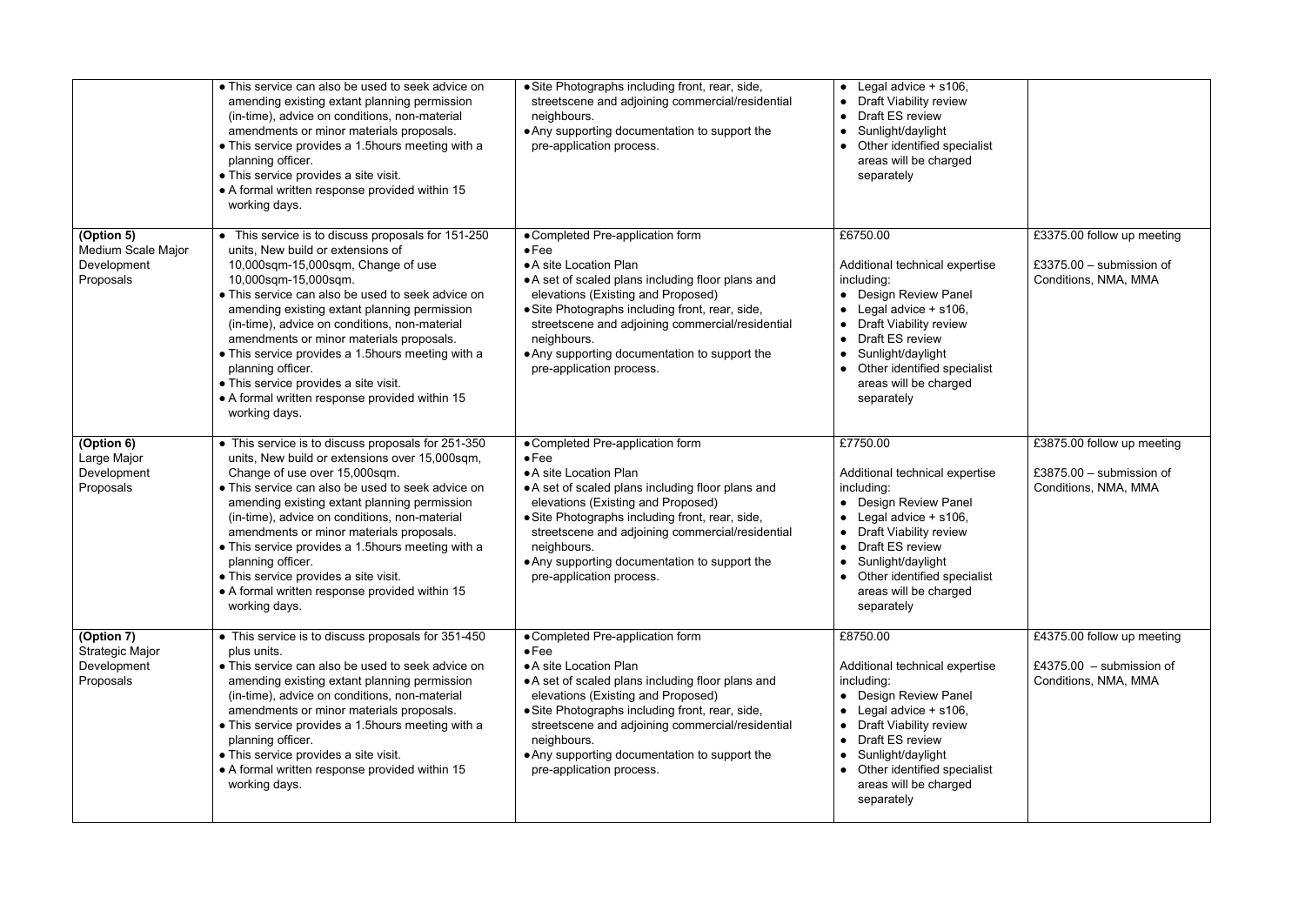| (Option 8)<br><b>Planning Performance</b> | The largest or most strategic development proposals | Bespoke service to be agreed with Development<br>Manager | Subject to Scope                |
|-------------------------------------------|-----------------------------------------------------|----------------------------------------------------------|---------------------------------|
| Agreements                                |                                                     |                                                          | Technical expertise including:  |
| (Bespoke Service)                         |                                                     |                                                          | Design Review Panel             |
|                                           |                                                     |                                                          | Legal advice $+$ s106,          |
|                                           |                                                     |                                                          | Draft Viability review          |
|                                           |                                                     |                                                          | Draft ES review                 |
|                                           |                                                     |                                                          | Sunlight/daylight               |
|                                           |                                                     |                                                          | Other identified specialist     |
|                                           |                                                     |                                                          | areas will be priced separately |
|                                           |                                                     |                                                          | and incorporated into the       |
|                                           |                                                     |                                                          | agreement                       |
|                                           |                                                     |                                                          |                                 |